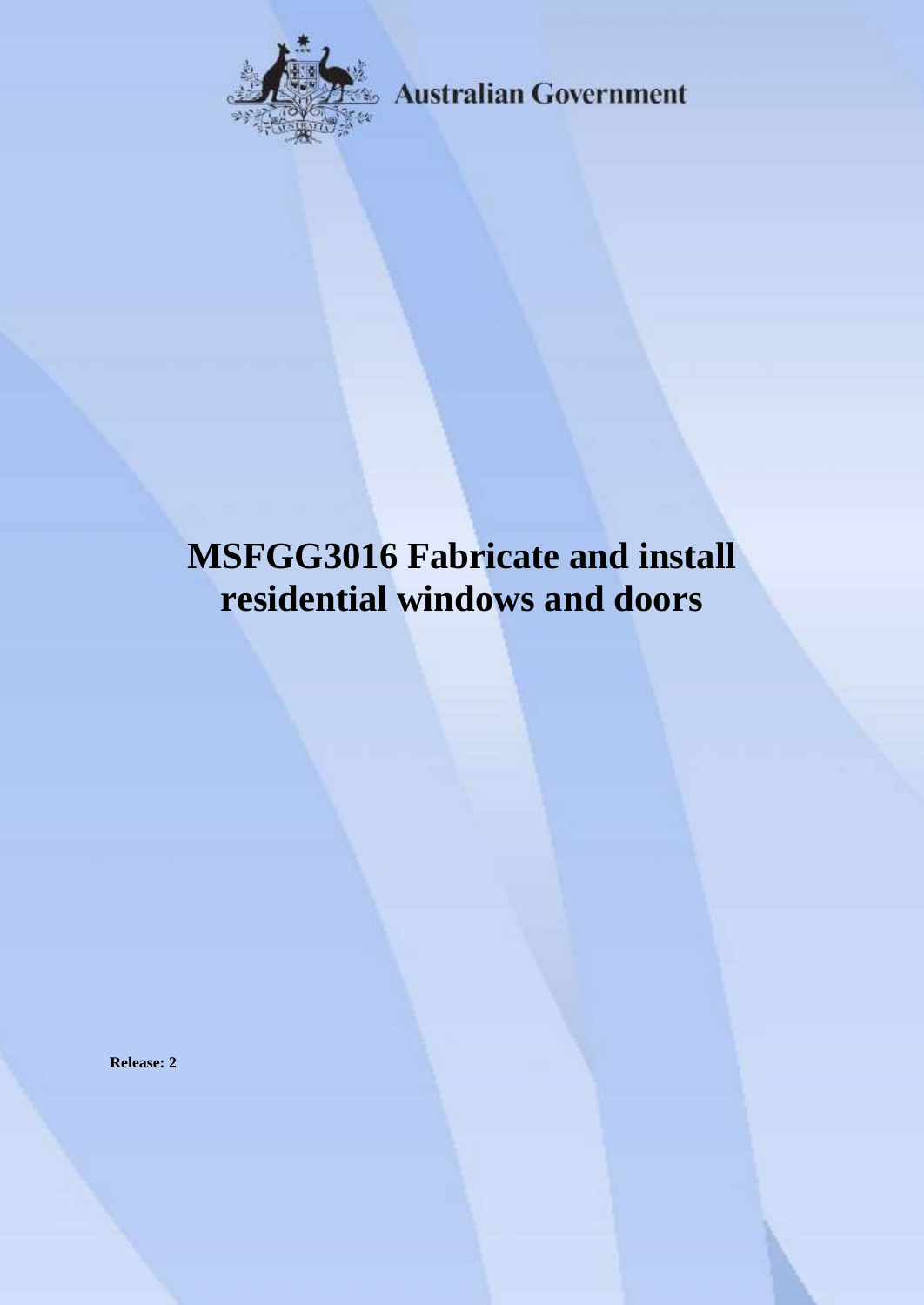#### **MSFGG3016 Fabricate and install residential windows and doors**

#### **Modification History**

Release 2 - Update of Australian Standards codes. Statement regarding currency of Australian Standards included in Range of Conditions and Performance Evidence. Release 1 - New unit of competency

## **Application**

This unit of competency covers planning, fabricating and installing residential windows and doors, including framing, using aluminium, steel, unplasticised polyvinyl chloride (uPVC) and timber materials.

Licensing, legislative or certification requirements may apply to this unit and relevant state/territory and local government agencies should be consulted to determine any necessary certification or licensing for undertaking glass and glazing work. Access to construction sites requires certification of general induction training specified by the *National Code of Practice for Induction for Construction Work* (ASCC 2007).

# **Pre-requisite Unit**

#### **Competency Field**

#### **Unit Sector**

Glass and Glazing

## **Elements and Performance Criteria**

| Elements describe the<br>essential outcomes. |                               | Performance criteria describe the performance needed to<br>demonstrate achievement of the element. |                                                                                                                                                                                                                    |  |
|----------------------------------------------|-------------------------------|----------------------------------------------------------------------------------------------------|--------------------------------------------------------------------------------------------------------------------------------------------------------------------------------------------------------------------|--|
| 1                                            | Identify work<br>requirements | 1.1                                                                                                | Work requirements in the form of type of residential<br>window or residential door to be fabricated and installed<br>are identified from work instructions, including the<br>identification of its pattern or plan |  |
|                                              |                               | 1.2                                                                                                | Work health and safety (WHS) requirements for<br>fabrication and installation of windows and doors,<br>including personal protective equipment, are observed<br>throughout the work                                |  |
|                                              |                               | 1.3                                                                                                | The process for fabricating and installing windows and<br>doors is identified                                                                                                                                      |  |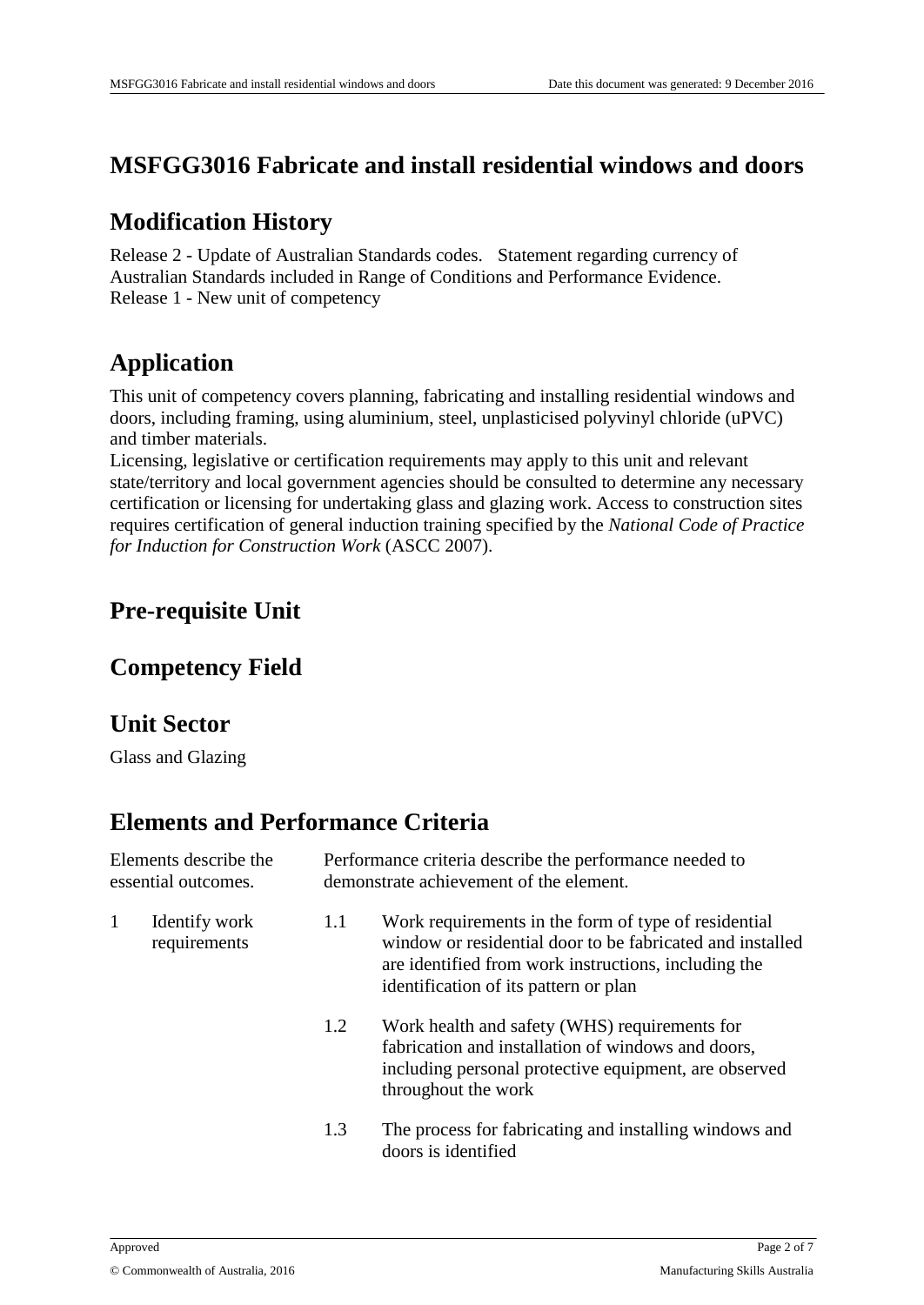|                |                                         | 1.4 | Types and quantities of materials, including glass<br>required, are calculated from plans or work instructions or<br>by measuring the fixture opening in accordance with<br>Australian Standards and industry practice |
|----------------|-----------------------------------------|-----|------------------------------------------------------------------------------------------------------------------------------------------------------------------------------------------------------------------------|
|                |                                         | 1.5 | Cutting lists are prepared from plans, work instructions or<br>measurements of opening to suit the window or door to be<br>installed                                                                                   |
|                |                                         | 1.6 | Fittings, fixings and joining devices or materials are<br>selected in accordance with specifications or type of<br>materials to be joined or fixed and Australian Standards                                            |
|                |                                         | 1.7 | Tools and equipment appropriate to the fixing method are<br>identified                                                                                                                                                 |
| $\overline{2}$ | Prepare for work                        | 2.1 | Work sequence is determined in a logical order to suit the<br>job and workplace procedures                                                                                                                             |
|                |                                         | 2.2 | Tools, equipment and materials are selected and checked<br>prior to use to ensure they are appropriate for the work,<br>serviceable and in a safe condition                                                            |
|                |                                         | 2.3 | Components of the window or door and hardware are<br>checked against specifications or job order for size,<br>quantity, finish and profile                                                                             |
| 3              | Fabricate and install<br>window or door | 3.1 | Materials are measured and marked to cutting list<br>requirements and most economical use of materials                                                                                                                 |
|                |                                         | 3.2 | Materials are cut to cutting list requirements in accordance<br>with workplace procedures or industry practice                                                                                                         |
|                |                                         | 3.3 | Metal, timber or uPVC components of the window or door<br>are assembled in accordance with recognised industry<br>standards                                                                                            |
|                |                                         | 3.4 | Fittings are installed to window or door in accordance<br>with workplace procedures or industry practice                                                                                                               |
|                |                                         | 3.5 | Window or door is installed in opening using appropriate<br>fixing method in accordance with recognised industry<br>standard                                                                                           |
| 4              | Complete work                           | 4.1 | Installed window or door is inspected for quality of work<br>and repaired, re-fabricated or reinstalled, as required, in<br>accordance with workplace procedures                                                       |
|                |                                         | 4.2 | Material which can be re-used is collected and stored                                                                                                                                                                  |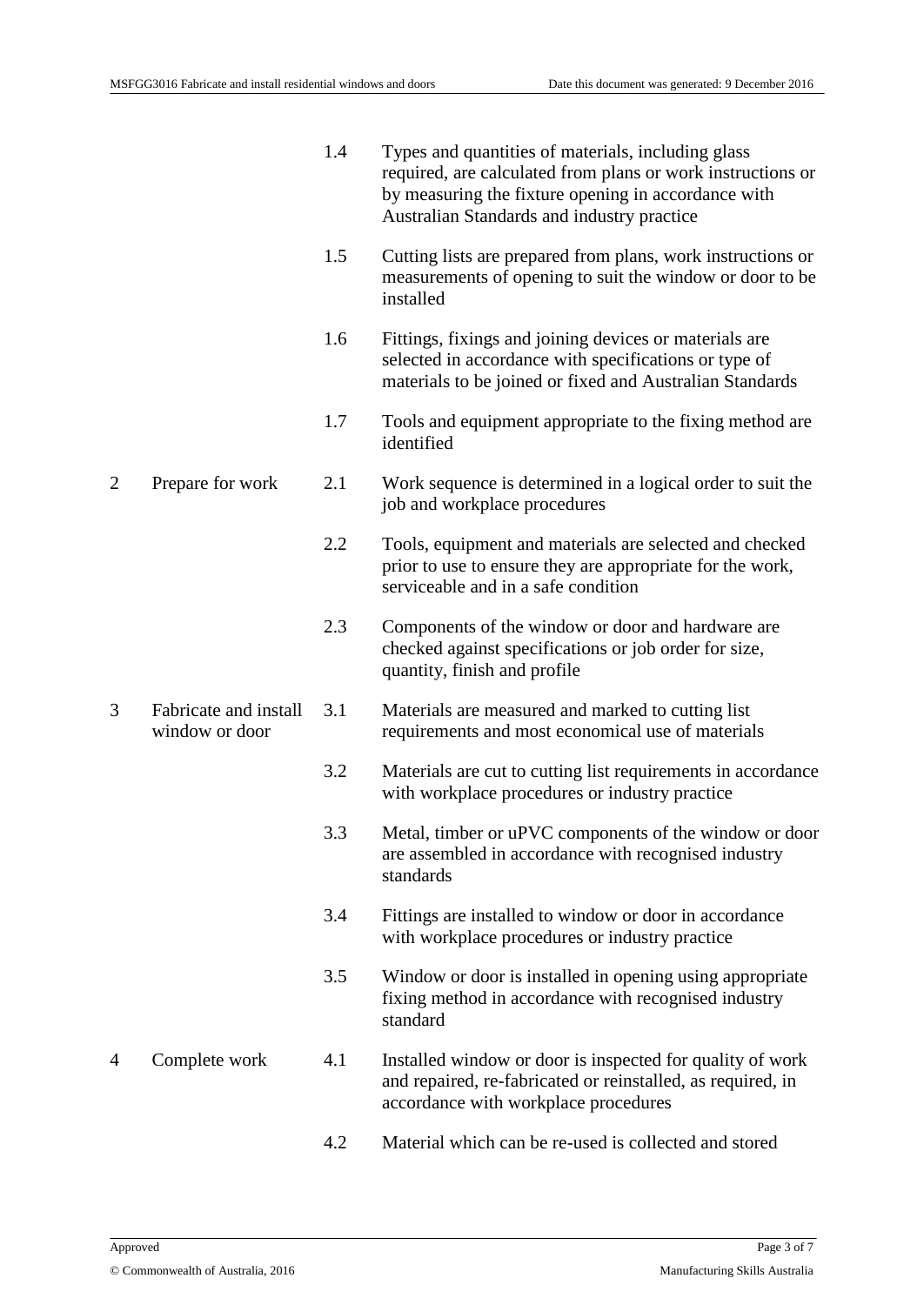| 4.3 | Waste and scrap material are removed for disposal or<br>recycling, as required            |
|-----|-------------------------------------------------------------------------------------------|
| 4.4 | Work area is cleaned and rubbish disposed of, as<br>appropriate                           |
| 4.5 | Tools, equipment and unused materials are cleaned and<br>removed and stored appropriately |

4.6 Workplace documentation is completed in accordance with workplace requirements, including calculating the cost of glass, fittings, materials and labour

# **Foundation Skills**

Foundation skills essential to performance are explicit in the performance criteria of this unit of competency. Detail on appropriate performance levels for each furnishing unit of competency in reading, writing, oral communication and numeracy utilising the Australian Core Skills Framework (ACSF) are provided in the Furnishing Training Package Implementation Guide.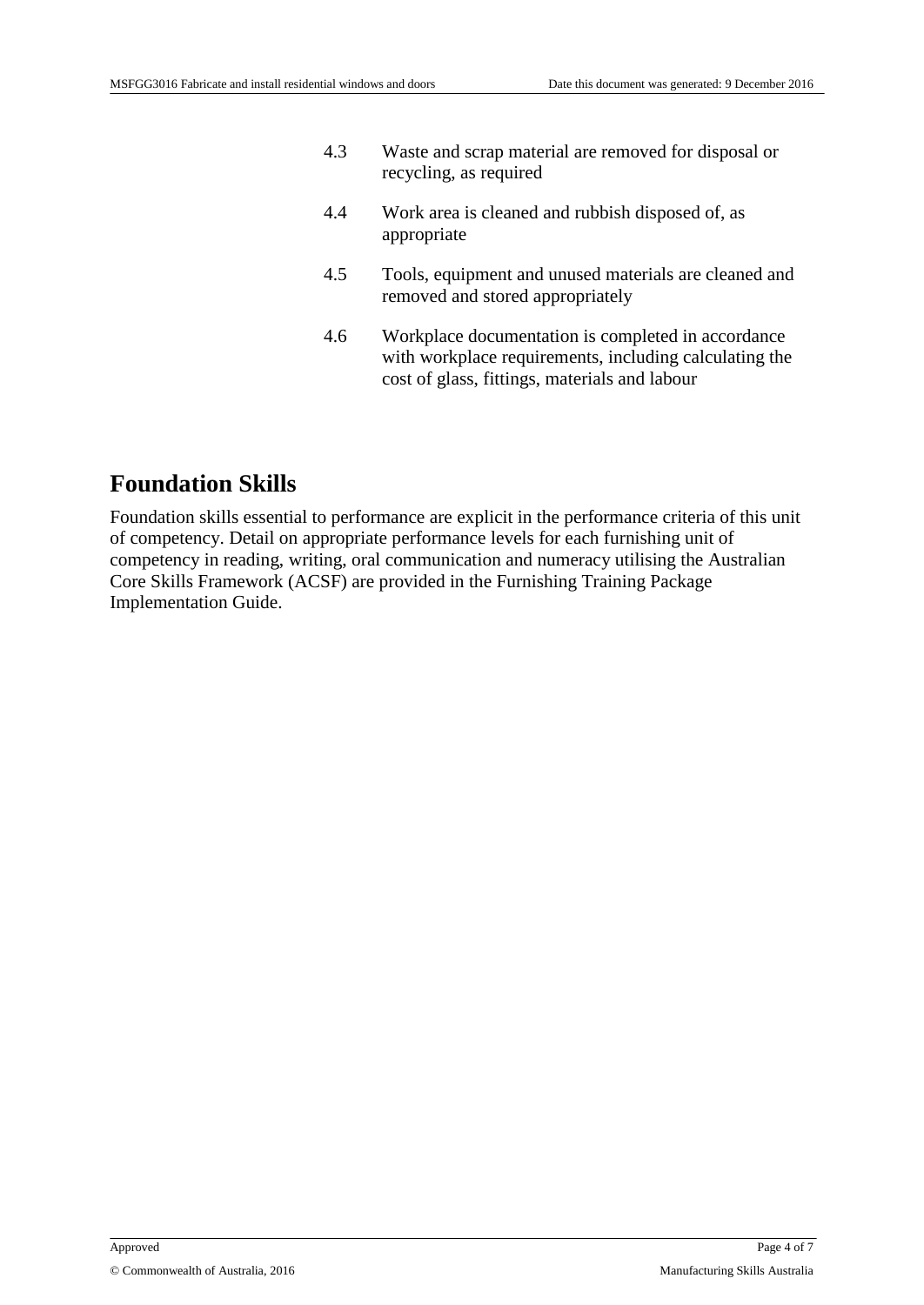# **Range of Conditions**

Specifies different work environments and conditions that may affect performance. Essential operating conditions that may be present (depending on the work situation, needs of the candidate, accessibility of the item, and local industry and regional contexts) are included. Range is restricted to essential operating conditions and any other variables essential to the work environment.

| Unit context includes:                 | WHS requirements, including legislation, building codes,<br>material safety management systems, hazardous and<br>dangerous goods codes, and local safe operating procedures<br>or equivalent                                                                                                                                                                                                  |
|----------------------------------------|-----------------------------------------------------------------------------------------------------------------------------------------------------------------------------------------------------------------------------------------------------------------------------------------------------------------------------------------------------------------------------------------------|
|                                        | work is carried out in accordance with legislative<br>$\bullet$<br>obligations, environmental legislation, relevant health<br>regulations, manual handling procedures and organisation<br>insurance requirements                                                                                                                                                                              |
|                                        | work requires individuals to demonstrate some discretion,<br>$\bullet$<br>judgement and problem solving                                                                                                                                                                                                                                                                                       |
| <b>Residential windows</b><br>include: | aluminium or steel sliding<br>$\bullet$<br>timber or uPVC framed<br>double hung<br>$\bullet$<br>casement and awning windows<br>louvre windows<br>double glazed windows<br>$\bullet$                                                                                                                                                                                                           |
| <b>Residential doors</b><br>include:   | aluminium or steel sliding<br>$\bullet$<br>timber framed<br>hinged<br>$\bullet$<br>bi-fold doors                                                                                                                                                                                                                                                                                              |
| <b>Tools and equipment</b><br>include: | assembly benches<br>$\bullet$<br>hand, drop and up-cut saws<br>$\bullet$<br>pneumatic equipment<br>$\bullet$<br>hydraulic and manual presses<br>$\bullet$<br>frame and sash tooling<br>copy routers<br>$\bullet$<br>end millers<br>crimpers<br>electric and pneumatic powered drills and screwdrivers<br>$\bullet$<br>pop rivet guns<br>heat guns for uPVC<br>glue guns<br>general hand tools |
| <b>Materials include:</b>              | aluminium alloys and steel<br>uPVC<br>hardware                                                                                                                                                                                                                                                                                                                                                |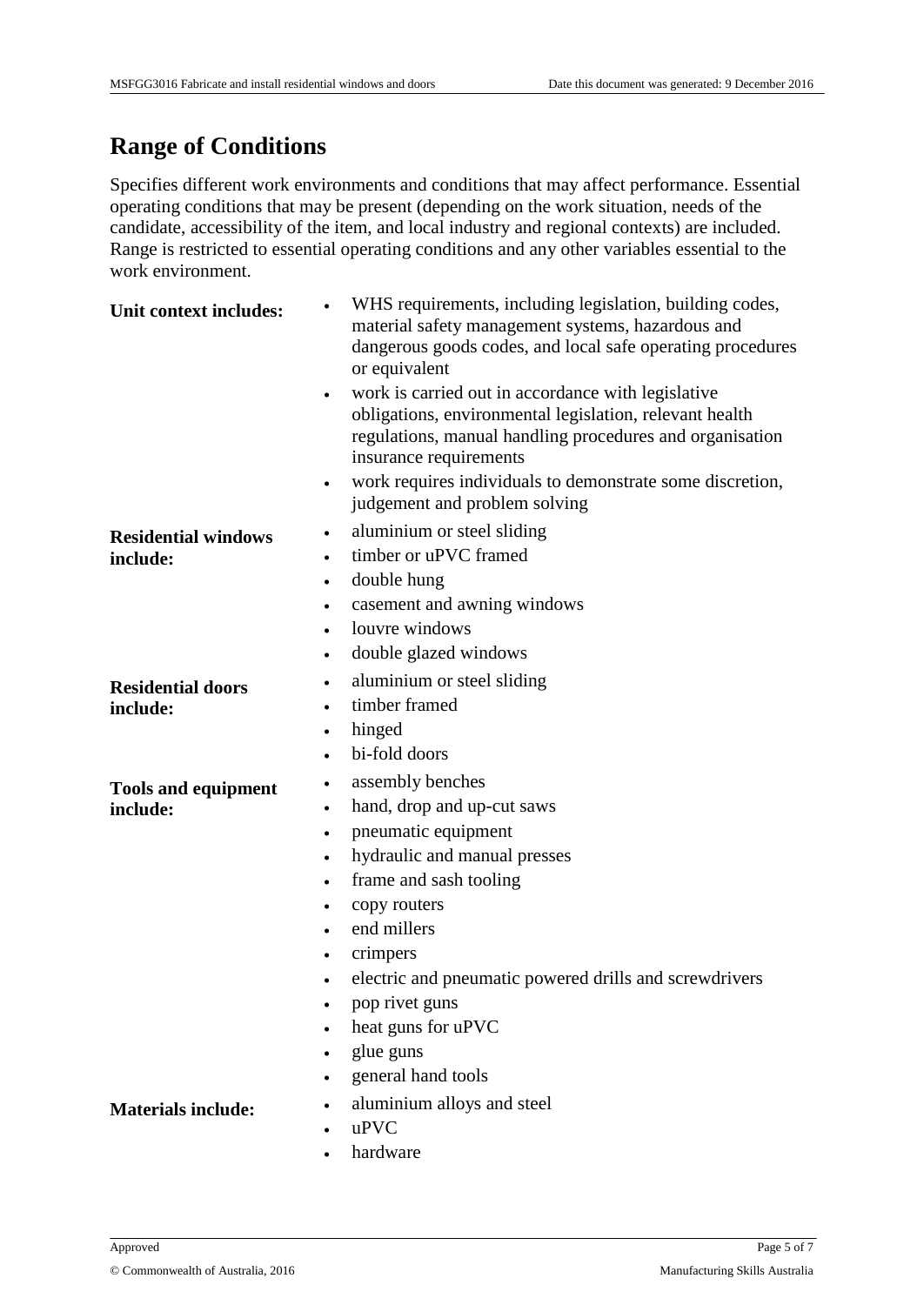|                                                   | fasteners (screws, pop rivets and knock-downs)<br>$\bullet$                                                           |
|---------------------------------------------------|-----------------------------------------------------------------------------------------------------------------------|
|                                                   | plastics<br>$\bullet$                                                                                                 |
|                                                   | sealants                                                                                                              |
|                                                   | tapes<br>٠                                                                                                            |
|                                                   | gaskets<br>$\bullet$                                                                                                  |
|                                                   | flashings<br>$\bullet$                                                                                                |
|                                                   | timber<br>$\bullet$                                                                                                   |
|                                                   | timber reveals                                                                                                        |
| <b>Glass includes:</b>                            | annealed glass<br>٠                                                                                                   |
|                                                   | safety glass<br>$\bullet$                                                                                             |
|                                                   | patterned glass<br>$\bullet$                                                                                          |
|                                                   | tinted                                                                                                                |
|                                                   | heat reflective<br>$\bullet$                                                                                          |
|                                                   | insulated glass units (IGU)<br>$\bullet$                                                                              |
| <b>Hardware includes:</b>                         | locks<br>$\bullet$                                                                                                    |
|                                                   | wheels<br>$\bullet$                                                                                                   |
|                                                   | stays<br>$\bullet$                                                                                                    |
|                                                   | hinges<br>$\bullet$                                                                                                   |
|                                                   | springs and balances and any component required for the<br>$\bullet$<br>operation of residential windows              |
| <b>Personal protective</b><br>equipment includes: | that prescribed under legislation, regulation and enterprise<br>$\bullet$<br>policies and practices:                  |
|                                                   | gauntlets                                                                                                             |
|                                                   | gloves<br>٠                                                                                                           |
|                                                   | safety glasses<br>$\bullet$                                                                                           |
|                                                   | hard hats<br>$\bullet$                                                                                                |
|                                                   | safety footwear                                                                                                       |
|                                                   | aprons and overalls                                                                                                   |
| <b>Information and</b><br>procedures include:     | workplace procedures relating to the use of tools and<br>$\bullet$<br>equipment and personal protective equipment     |
|                                                   | work instructions, including job sheets, cutting lists, plans,<br>$\bullet$                                           |
|                                                   | drawings and designs                                                                                                  |
|                                                   | workplace procedures relating to reporting and<br>$\bullet$<br>communication                                          |
|                                                   | manufacturer specifications and operational procedures<br>$\bullet$                                                   |
|                                                   | <b>Australian Standards:</b><br>$\bullet$                                                                             |
|                                                   | AS 2047:2014 Windows in buildings - Selection and<br>$\bullet$                                                        |
|                                                   | installation; section 6 regarding construction and section<br>8 on labelling and certification of glass installations |
|                                                   | AS 1288:2006 Glass in buildings - Selection and<br>$\bullet$<br>installation                                          |
|                                                   | AS/NZS 4667:2000 Quality requirements for cut-to-size                                                                 |